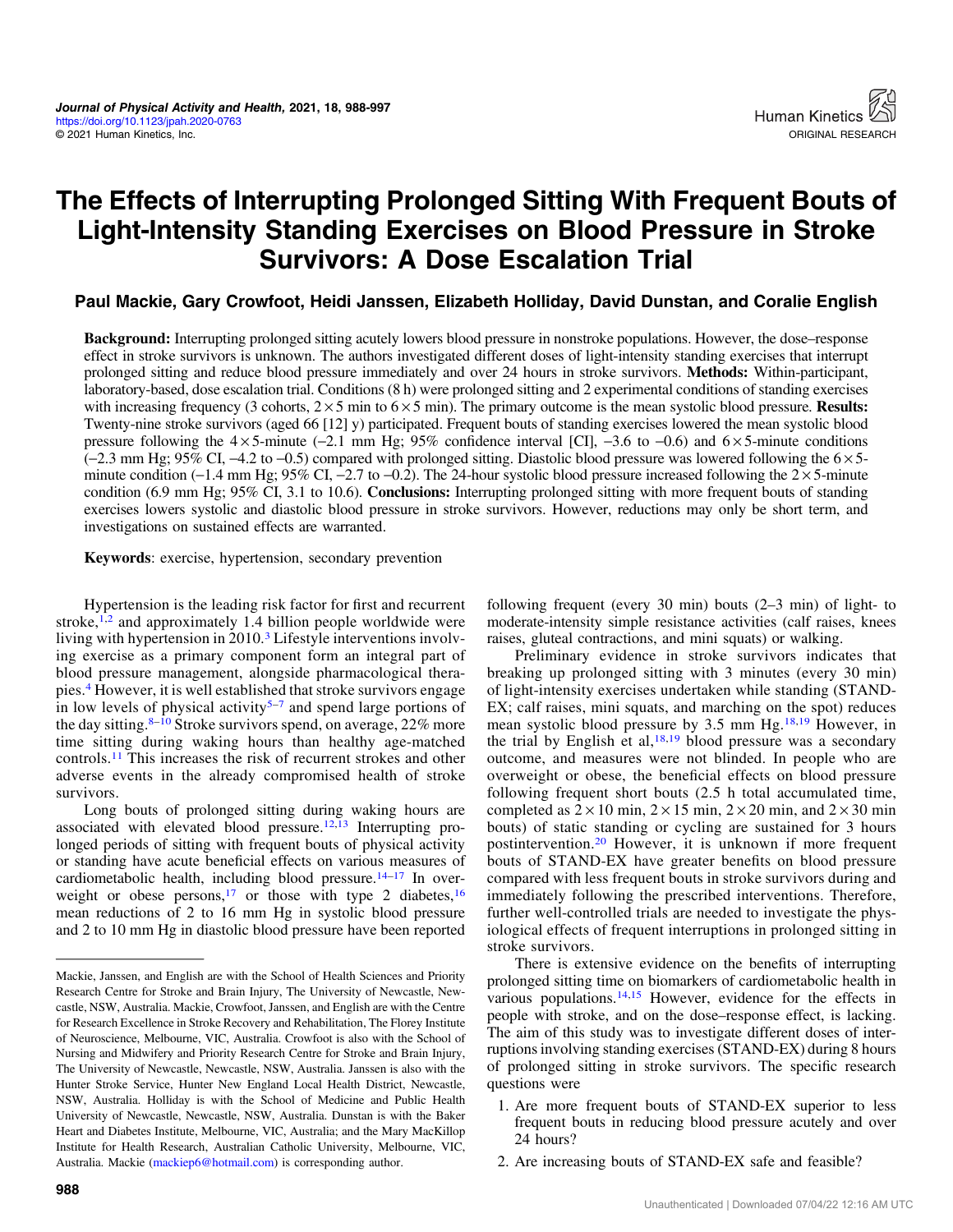## Method

#### <span id="page-1-0"></span>Design

A laboratory-based dose escalation trial was conducted at the Hunter Medical Research Institute (NSW, Australia; Figure 1 and Tables [1](#page-2-0) and [2\)](#page-3-0). Stroke survivors were recruited from the Hunter and Newcastle region via the Hunter Stroke Research Volunteer Register. In cohorts of 10 participants at a time, the participants first attended a familiarization session, followed by three 8-hour conditions. These 3 conditions were composed of a control condition (8 h of prolonged sitting) and 2 experimental conditions until a dose limiting threshold was achieved. The published trial protocol<sup>[21](#page-9-0)</sup> details the dose escalation procedure that was to be undertaken. In brief, Cohort 1 would undertake experimental condition 1 (8 h of sitting interrupted by  $2 \times 5$  min bouts of STAND-EX) followed by experimental condition 2 (8 h of sitting interrupted by  $4 \times 5$  min bouts of STAND-EX). Cohort 2 would undertake experimental condition 2 followed by experimental condition 3 (8 h of sitting interrupted by  $6 \times 5$  min bouts of STAND-EX). If the dose limiting threshold (detailed in the published protocol $^{21}$  $^{21}$  $^{21}$ ) was attained, a final cohort would repeat the penultimate cohort. However, this study details the modified protocol that was completed due to the COVID-19 pandemic (2020). As outlined in Table [1](#page-2-0), Cohort 1 undertook experimental condition 1 (8 h of sitting interrupted by  $2 \times 5$  min bouts of STAND-EX) followed by experimental condition 2 (8 h of sitting interrupted by  $4 \times 5$  min bouts of STAND-EX). Cohort 2 undertook experimental condition 2 followed by experimental condition 3 (8 h of sitting interrupted by  $6 \times 5$  min bouts of STAND-EX). The final cohort (Cohort 3) undertook experimental condition 2 followed by experimental condition 3 (8 h of sitting interrupted by  $6 \times 5$  min bouts of STAND-EX) to confirm that the optimal tolerable amount of STAND-EX had been achieved. Each condition was separated by a minimum 4-day washout period. Nonrandomization of groups was a deliberate strategy in order to carefully test the safety, feasibility, and effect of an increasing "dose" of STAND-EX bouts in accordance with the dose escalation design. The trial was approved by the Hunter New England Research Ethics Committee (17/06/21/4.04) and the University of Newcastle's Human Research Committee (H-2017-0296), and registered with the Australian New Zealand Clinical Trials Registry (ACTRN126170015 17369). The participants provided verbal and written informed consent prior to data collection. This study reports results for the primary outcome (systolic blood pressure) collected during and for 24 hours following the 8-hour control condition (prolonged sitting). In addition, safety and feasibility outcomes of STAND-EX bouts are reported.

#### Participants

Stroke survivors were included if they (1) were >3 months poststroke, (2) could stand up from a sitting position, (3) had a walking speed ≥0.4 m/s, (4) could ambulate on level surfaces (Functional Ambulation Classification  $\geq 3$ ), (5) were  $\geq 18$  years of age, and (6) spent ≥7 hours of self-reported sitting during waking hours. Stroke survivors were excluded if they  $(1)$  engaged in  $\geq 150$  minutes of self-reported moderate- to vigorous-intensity physical activity



Figure 1 — Flow of participants. STAND-EX indicates light-intensity exercises while standing (calf raises, mini squats, and marching on the spot).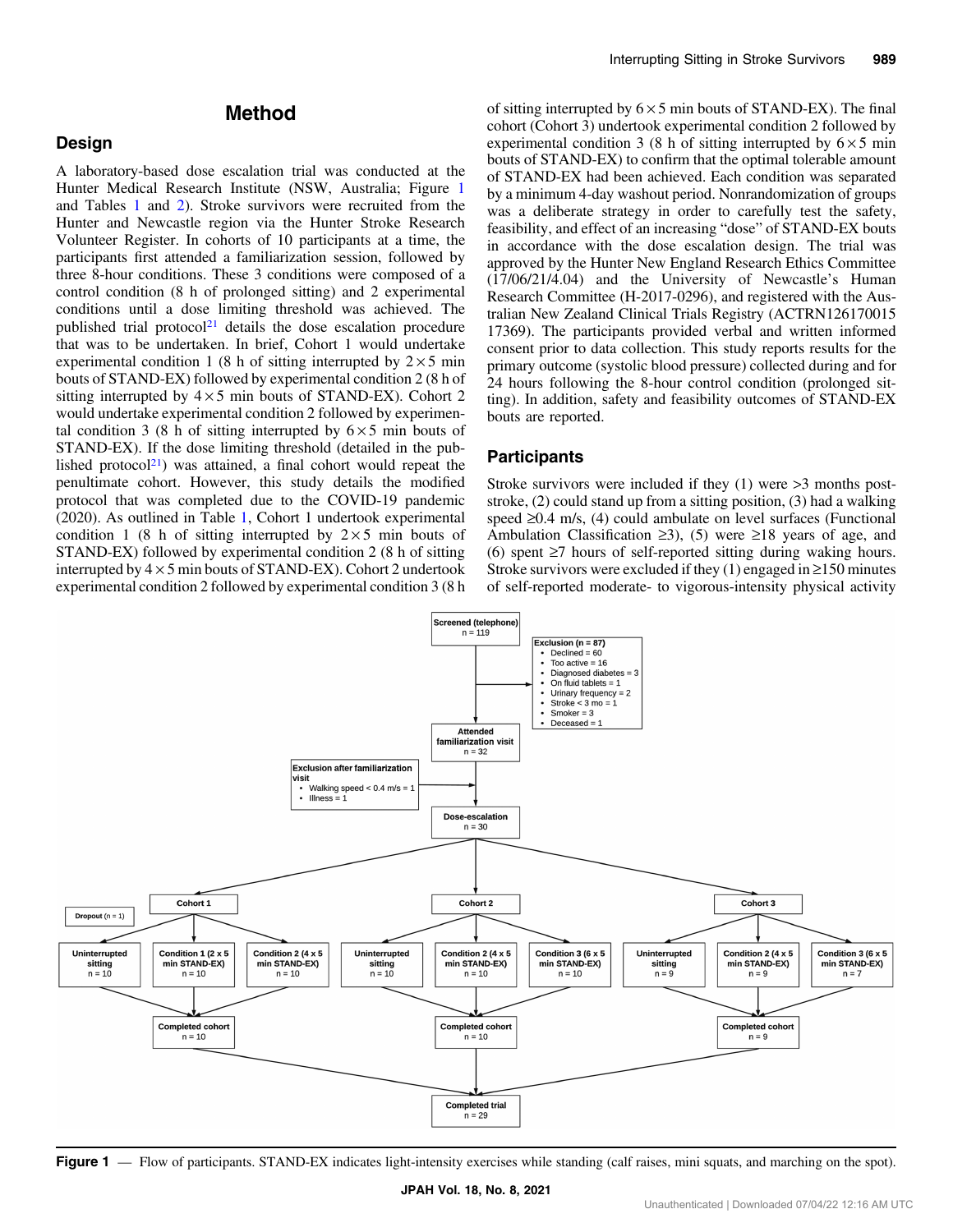|          | <b>Sitting</b><br>(8 h) | <b>Experiment condition 1</b><br>$(2 \times 5 \text{ min})$ | <b>Experiment condition 2</b><br>$(4 \times 5$ min) | <b>Experiment condition 3</b><br>$(6 \times 5 \text{ min})$ |
|----------|-------------------------|-------------------------------------------------------------|-----------------------------------------------------|-------------------------------------------------------------|
| Cohort 1 | 2 ⊙                     |                                                             |                                                     |                                                             |
| Cohort 2 | $\bullet$ $\circ$       |                                                             |                                                     |                                                             |
| Cohort 3 | ় ⊙                     |                                                             |                                                     |                                                             |

<span id="page-2-0"></span>Table 1 Experimental Conditions by Cohort

per week, (2) had urinary urgency, (3) were diagnosed with diabetes or took diabetes medication (other than metformin), (4) had a body mass index > 45 kg/m<sup>2</sup>, (5) were pregnant, (6) were diagnosed with a condition that limited their ability to complete the exercises prescribed, or (7) were a smoker.

The following baseline characteristics were collected at an initial familiarization visit: dietary intake (24-h recall method measured by a qualified dietitian), risk of type 2 diabetes mellitus (AUSDRISK assessment tool<sup>22</sup>), stroke severity and type (National Institute of Health Stroke Scale,<sup>[23](#page-9-0)</sup> Oxfordshire classification<sup>24</sup>), fatigue (Fatigue Assessment Scale<sup>25</sup>), and walking ability (10-m walk test and Functional Ambulation Classification). Resting blood pressure was collected using an automated blood pressure monitor (Connex 6700 vital signs monitor; Welch Allyn Inc, NY) and was averaged over 3 measures (each separated by 1 min) following a 5-minute seated rest period. All blood pressure measures were taken in an upright seated position on the nonparetic limb. Time spent in physical activity and sitting/lying was measured using the activPAL3 activity monitor (activPAL3; PAL Technologies Ltd, Glasgow, Scotland). The activPAL3 monitor was positioned on the nonparetic limb and recorded physical activity and sedentary behavior levels for 24 hours per day for a minimum of 3 days prior to and post experimental conditions. Monitor wear time during waking hours was processed using validated algorithms from the ProcessingPAL software (version 1.3; ProcessingPAL, Leicester, UK). An invalid day was determined from the following criteria:  $(1) > 95\%$  of the day spent in an activity,  $(2)$  limited monitor wear time during waking hours  $\left($  < 10 h),<sup>26</sup> or (3) limited steps taken  $(<$ 100 steps).

#### Experimental Condition

Cohorts of participants completed a control condition (8 h prolonged sitting), followed by 2 experimental conditions. During the 24 hours prior to each day of data collection, the participants followed a prescribed meal plan, including a standardized evening meal. The energy requirements for individual meal plans were estimated using the Schofield equation for approximating the basal metabolic rate, $27$  taking into account age, weight, and suitable physical activity level (sedentary adult's equivalent to 1.3). For the 48 hours prior to each day of data collection, the participants were instructed to refrain from caffeine, alcohol, and engaging in moderate to vigorous physical activity.

The participants arrived at the Hunter Medical Research Institute at 07:30 after a 12-hour fast and were fitted with an ambulatory blood pressure monitor. A standardized breakfast was consumed from 08:30 to 09:00, and the trial commenced at 09:00. The participants were supervised and instructed to remain seated, only rising to void or complete the prescribed dose of STAND-EX. Bouts of STAND-EX were 5 minutes in duration and consisted of the following exercises: 20 seconds of calf raises, 20 seconds of mini squats, 20 seconds of marching on the spot, and each repeated 5 times at a BORG  $\leq$  3 (Table [2](#page-3-0)). The participants were allowed reading materials and computers, and they were provided with a selection of DVDs to watch. Potentially stimulating activities that could influence blood pressure, such as horror movies, were avoided. Lunch was consumed from 12:30 to 13:00. The macronutrient profile target for combined meals was 16% of protein, 20% of fat, and 61% of carbohydrate. Each meal was composed of approximately 33% of the participant's estimated daily requirements. The volume of water consumed during the control condition was recorded and maintained across experimental conditions. Toilet breaks were timed and noted. The participants took their medication as prescribed. The 8-hour experimental day ceased at 4:00 p.m.

#### Outcome Measures

The primary outcome was the mean systolic blood pressure, measured during and for 24 hours following the 8-hour experimental condition using an ambulatory blood pressure monitor (ABPM 7100; Welch Allyn Inc). Blood pressure measurements were automatically recorded every 30 minutes, prior to standardized meals and bouts of STAND-EX. On completion of the 8 hours of sitting, at 16:00, continuous blood pressure was measured every 60 minutes for the next 24 hours  $(16:00-16:00^{+1}$  day). The participants were asked to remain still during measurements and to remove the ambulatory blood pressure monitor when showering and at night when sleeping. The participants and researchers were blinded to blood pressure measurements since the blood pressure monitor did not display readings until downloaded.

The feasibility of undertaking the STAND-EX bouts during the experimental conditions was measured as perceived exertion using the Borg Scale of rate of perceived exertion  $(0-10 \text{ scale}; 0=$ no exertion), $28$  fatigue using a visual analogue scale (0–10 scale;  $0 =$  not fatigued), perceived difficulty using a visual analogue scale  $(0-10 \text{ scale}; 0)$  = not difficult), intensity of exercise using percentage of maximum heart rate measured by a pulse oximeter (every 30 min and immediately after bouts of STAND-EX), and adherence as time spent exercising. The safety of the STAND-EX bouts and conditions was measured as the number of adverse events, including pain or falls.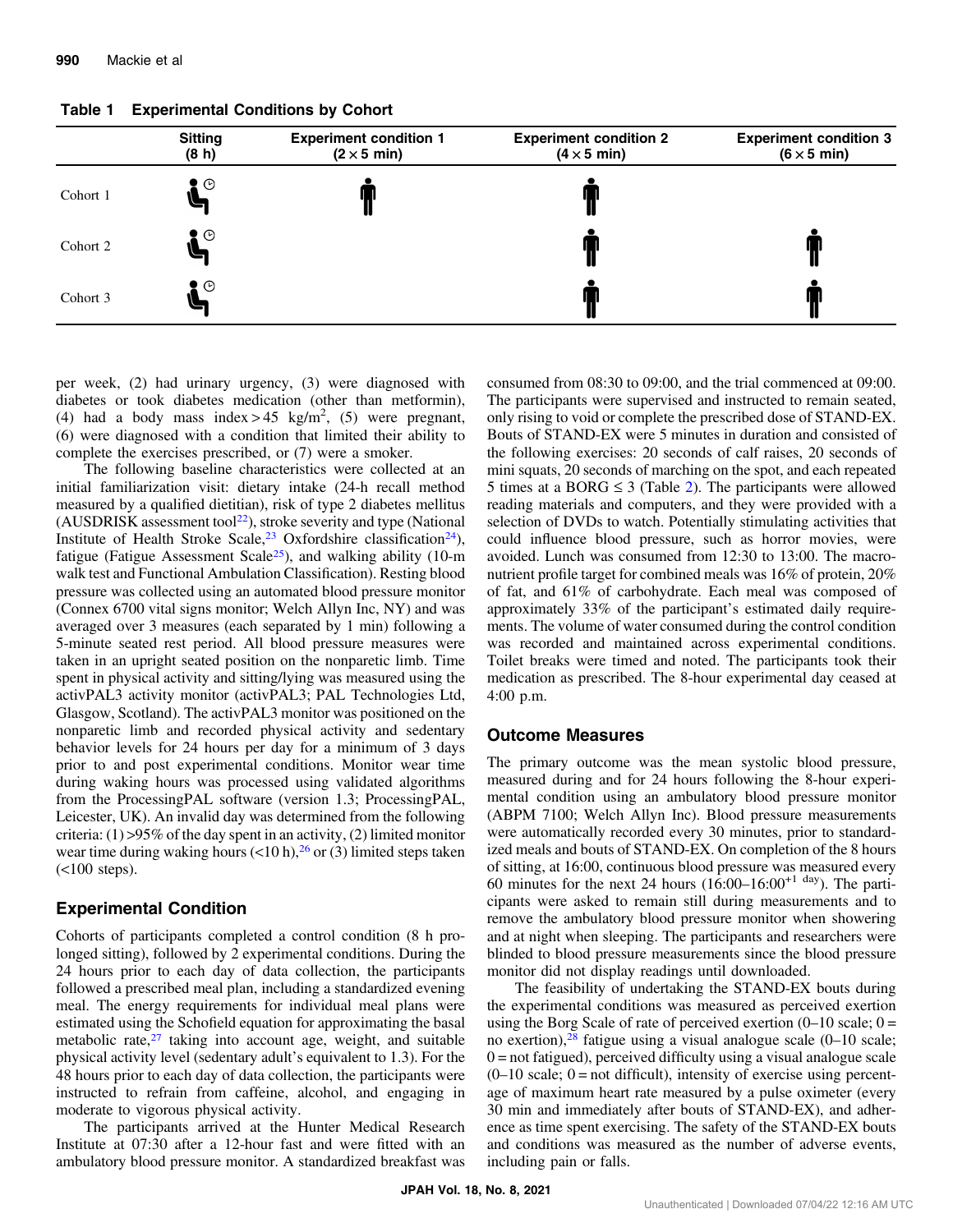<span id="page-3-0"></span>

| Table 2 Schedule of Experimental Conditions and                                                                                                                                                  |             |      |                             |     |                    | <b>Measurements</b> |              |    |                   |      |                                                            |       |              |       |              |             |      |
|--------------------------------------------------------------------------------------------------------------------------------------------------------------------------------------------------|-------------|------|-----------------------------|-----|--------------------|---------------------|--------------|----|-------------------|------|------------------------------------------------------------|-------|--------------|-------|--------------|-------------|------|
| ime, h                                                                                                                                                                                           |             |      | 08:00 08:30 09:00 0.80 0.80 |     |                    | 10:30               | 11.00        |    | 11:30 12:00 12:30 |      | 13:00                                                      | 13:30 | 14:00        | 14:30 | 15:00        | 15:30 16:00 |      |
|                                                                                                                                                                                                  |             | Meal |                             |     |                    |                     |              |    |                   | Meal |                                                            |       |              |       |              |             |      |
| Experiment condi-<br>$\frac{1}{2}$                                                                                                                                                               |             |      | STAND-<br>EX                |     |                    |                     |              |    |                   |      | STAND-<br>EX                                               |       |              |       |              |             |      |
| Experiment condi-<br>$\frac{1}{2}$                                                                                                                                                               |             |      | <b>STAND-</b><br>EX         |     |                    |                     | STAND-<br>EX |    |                   |      | $\begin{array}{ll} \text{STAND-} \\ \text{EX} \end{array}$ |       |              |       | STAND-<br>EX |             |      |
| Experiment condi-<br>$t$ on $3$                                                                                                                                                                  |             |      | <b>STAND-</b><br>EX         |     | <b>STAND</b><br>EX |                     | STAND-<br>EX |    |                   |      | STAND-<br>EX                                               |       | STAND-<br>EX |       | STAND-<br>EX |             |      |
| Standard meal                                                                                                                                                                                    |             | Meal |                             |     |                    |                     |              |    |                   | Meal |                                                            |       |              |       |              |             |      |
| <b>Blood</b> pressure                                                                                                                                                                            | BP          | BP   | BP                          | BP  | BP                 | BP                  | BP           | BP | BP                | BP   | BP                                                         | BP    | BP           | BP    | BP           | BP          | BP   |
| <b>Blood</b> collection                                                                                                                                                                          | Bld         | Вld  | Bld                         | Вld | Bld                | Bid                 | Вld          |    |                   | Bld  | Вld                                                        | Bld   | Вld          | Вld   | Bld          |             |      |
| Fatigue                                                                                                                                                                                          | <b>FVAS</b> |      |                             |     | <b>FVAS</b>        |                     |              |    | FVAS              |      |                                                            |       |              |       | FVAS         |             | FVAS |
| Abbreviations: BP, blood pressure, Bld; bloods, FVAS, visual analogue scale for fatigue; STAND-EX, light-intensity exercises while standing (calf raises, mini squats, and marching on the spot) |             |      |                             |     |                    |                     |              |    |                   |      |                                                            |       |              |       |              |             |      |

|        | <br> <br> |
|--------|-----------|
| i      |           |
|        | í         |
| I      |           |
| .<br>ا | ı<br>1    |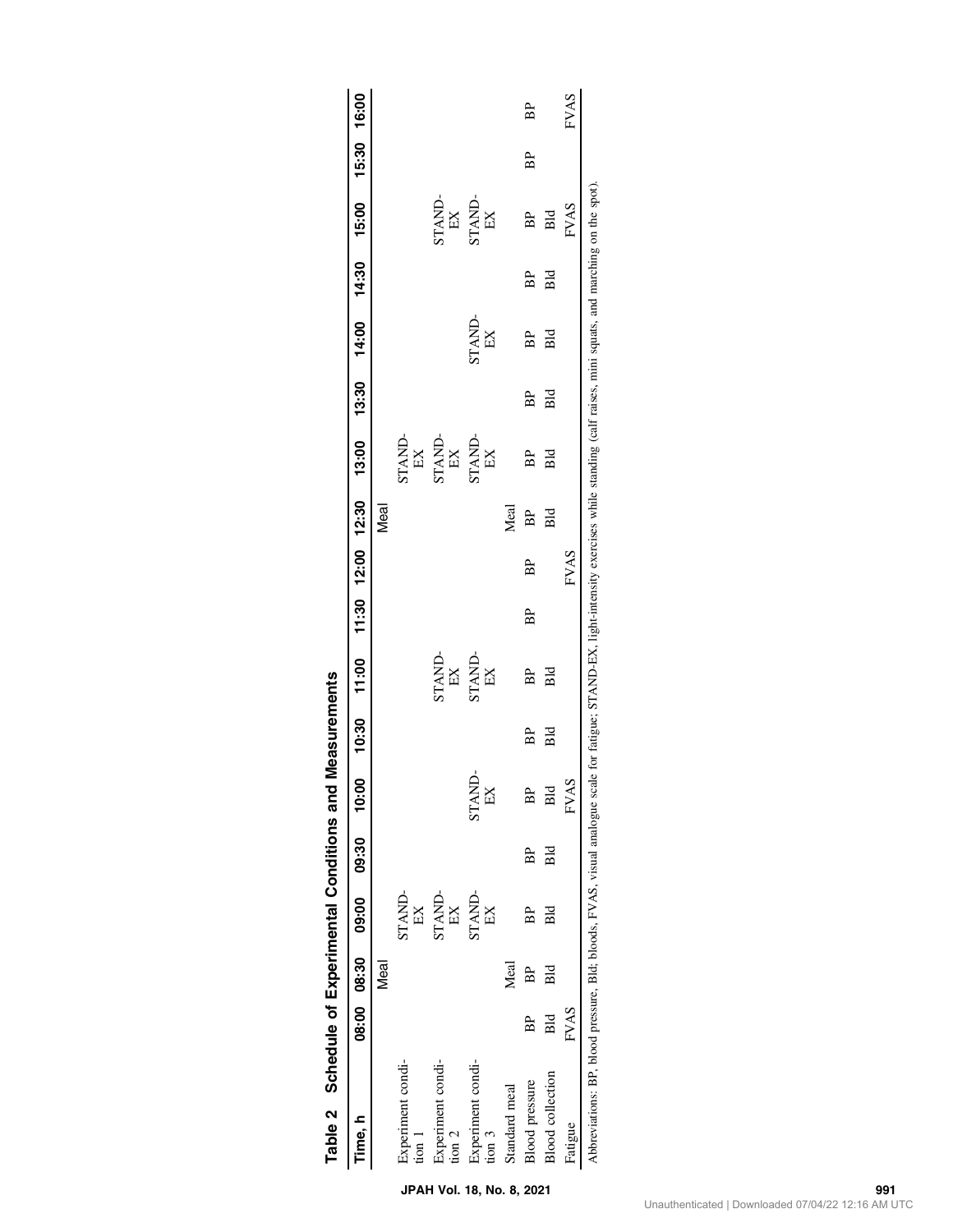## Data Analysis

Power calculations were conducted a priori and reported in the published protocol paper<sup>21</sup>; these determined that  $n = 30$  ( $n = 10$ / cohort) would provide sufficient power (80%) to detect a withinperson, between-condition difference in systolic blood pressure of 3.5 mm Hg (assumed SD 15 mm Hg) at the most beneficial dose of STAND-EX. Blood pressure collected during experimental conditions (08:00–16:00) and 24 hours post (16:00–16:00<sup>+1 day</sup>) was analyzed separately. The 24-hour postexperimental blood pressure data were analyzed between 16:00 and 21:00 (evening) on the day of the experimental conditions and between 10:00 and 16:00 on the day after the experimental conditions. Analyses followed the intention-to-treat principle.

Linear mixed models, including fixed effects (condition and time) and random intercepts (accounting for repeated measures on participants), were used to analyze between-condition differences in systolic and diastolic blood pressure (during and 24 h postexperimental conditions). Secondary analysis examined the between-condition effects of participants on and not on antihypertensive medication on systolic and diastolic blood pressure during experimental conditions. Linear mixed models use all available data and provide unbiased effect estimates, assuming the data are missing at random. A separate analysis of feasibility examined the between-condition differences in resting heart rate (averaged across a day), fatigue (averaged across a day), and degree of difficulty (end of day). In addition, within-person, between-condition differences in pre- and post-STAND-EX bouts for heart rate and Borg ratings of perceived exertion were analyzed. The safety of STAND-EX bouts was described as the number of adverse events. Due to the small sample size of the trial, the statistical threshold was set at 5%  $(P < .05)$  for all analyses. The data are represented as mean (SD) unless otherwise stated.

## Results

## **Participants**

Thirty-two participants attended the Hunter Medical Research Institute between November 2017 and March 2020. We were unable to complete all 5 cohorts as planned (Figure [1](#page-1-0), Table [2](#page-3-0)). Overall, 29 participants completed the trial and were included in the analyses (Figure [1](#page-1-0)). The onset of the COVID-19 global pandemic (2020) prevented 2 participants from completing their final visit ( $6 \times 5$  min condition) and prevented recruitment of the final participant needed to reach the target sample size. However, due to funding restrictions and low recruitment rates (27% of potential participants contacted were eligible), the dose-limiting threshold was not obtained, and only 3 experimental conditions were tested ( $2 \times 5$  min,  $4 \times 5$  min, and  $6 \times 5$  min). Therefore, to reach sufficient power  $(n = 30)$  as determined in the published protocol paper, the  $4 \times 5$ - and  $6 \times 5$ -minute conditions were repeated (Figure [1\)](#page-1-0).

The participants' mean age was 66 (12) years, with 16 (60%) participants classified as having had a minor stroke (National Institute of Health Stroke Scale score 1–4) and 15 (52%) with left-side hemiparesis. The participants were, on average, 80 (94) months poststroke. At familiarization, 18 (62%) participants had a systolic blood pressure >130 mm Hg, 12 (41%) participants had a diastolic blood pressure >80 mm Hg, and 17 (59%) participants were on antihypertensive medication. Table 3 details the participant characteristics. The participants spent, on average, 10.5 (2.9) hours per day sitting, 3.4 (1.8) hours per day standing, and 1.2 (0.6)

#### Table 3 Characteristics of Participants

| <b>Characteristics</b>                                       | $n = 29$   |
|--------------------------------------------------------------|------------|
| Age, y, mean (SD)                                            | 66 (12)    |
| Sex, number male, %                                          | 15 (52)    |
| Weight, kg, mean (SD)                                        | 88 (20)    |
| Height, m, mean (SD)                                         | 1.68       |
|                                                              | (0.09)     |
| BMI, $\text{kg/m}^2$ , mean (SD)                             | 31.2 (6.4) |
| Waist circumference, cm, mean (SD)                           | 104(16)    |
| Time since stroke, mo, mean (SD)                             | 80 (94)    |
| Systolic blood pressure, mm Hg, mean (SD)                    | 137 (17)   |
| Diastolic blood pressure, mm Hg, mean (SD)                   | 79 (7)     |
| AUSDRISK, mean (SD)                                          | 16(4)      |
| Medications, number yes, %                                   |            |
| Anticoagulants                                               | 20 (69)    |
| Antidepressants                                              | 5(17)      |
| Cholesterol lowering                                         | 16(55)     |
| Antihypertensive                                             | 17 (59)    |
| <b>ACE</b> inhibitors                                        | 8(28)      |
| <b>ARBs</b>                                                  | 2(7)       |
| Calcium channel blocker                                      | 5 (17)     |
| Beta blocker                                                 | 8(28)      |
| Thiazide diuretic                                            | 1(3)       |
| Walking aid, number yes (%)                                  | 7(24)      |
| Walking speed, m/s, mean (SD)                                | 1.0(0.3)   |
| Walk on admission to hospital, number yes $(\%)$             | 9(32)      |
| Functional Ambulation Classification, mean (SD)              | 5(0)       |
| Living arrangement, with spouse or family, number yes $(\%)$ | 25 (86)    |
| NIHSS, mean (SD)                                             | 3.1(3.7)   |
| No symptoms (score 0), number yes (%)                        | 5(18)      |
| Minor (scores $1-4$ ), number yes $(\%)$                     | 16(60)     |
| Moderate (scores 5-15), number yes (%)                       | 7(27)      |
| Oxfordshire classification categories, number $(\%)$         |            |
| TACI                                                         | 2(7)       |
| <b>PACI</b>                                                  | 11 (41)    |
| Lacunar                                                      | 2(7)       |
| <b>POCI</b>                                                  | 1(4)       |
| Hemorrhage                                                   | 11 (41)    |
| Side of hemiparesis, number left $(\%)$                      | 15 (52)    |
| No hemiparesis, number yes $(\%)$                            | 1(3)       |
| Fatigue Assessment Scale (scores 10-50), mean (SD)           | 23(7)      |

Abbreviations: ACE, angiotensin-converting-enzyme; ARBs, angiotensin II receptor antagonist; AUSDRISK, Australian type 2 diabetes risk assessment tool; BMI, body mass index; TACI, total anterior circulation infarct; NIHSS, National Institute of Health Stroke Scale; PACI, partial anterior circulation infarct; POCI, posterior circulation infarct.

hours per day walking for the minimum 4 days prior to completing their first experimental condition. The participants were slightly more active on the days after the experimental conditions (see [Supplementary Table S1](https://doi.org/10.1123/jpah.2020-0763) [available online]), although these differences were small. For example, the participants spent 0.5 hours more per day standing (95% confidence interval [CI], 0.1 to 0.9) in the days following the  $6 \times 5$ -minute condition compared with the 4 days prior to completing their first experimental condition.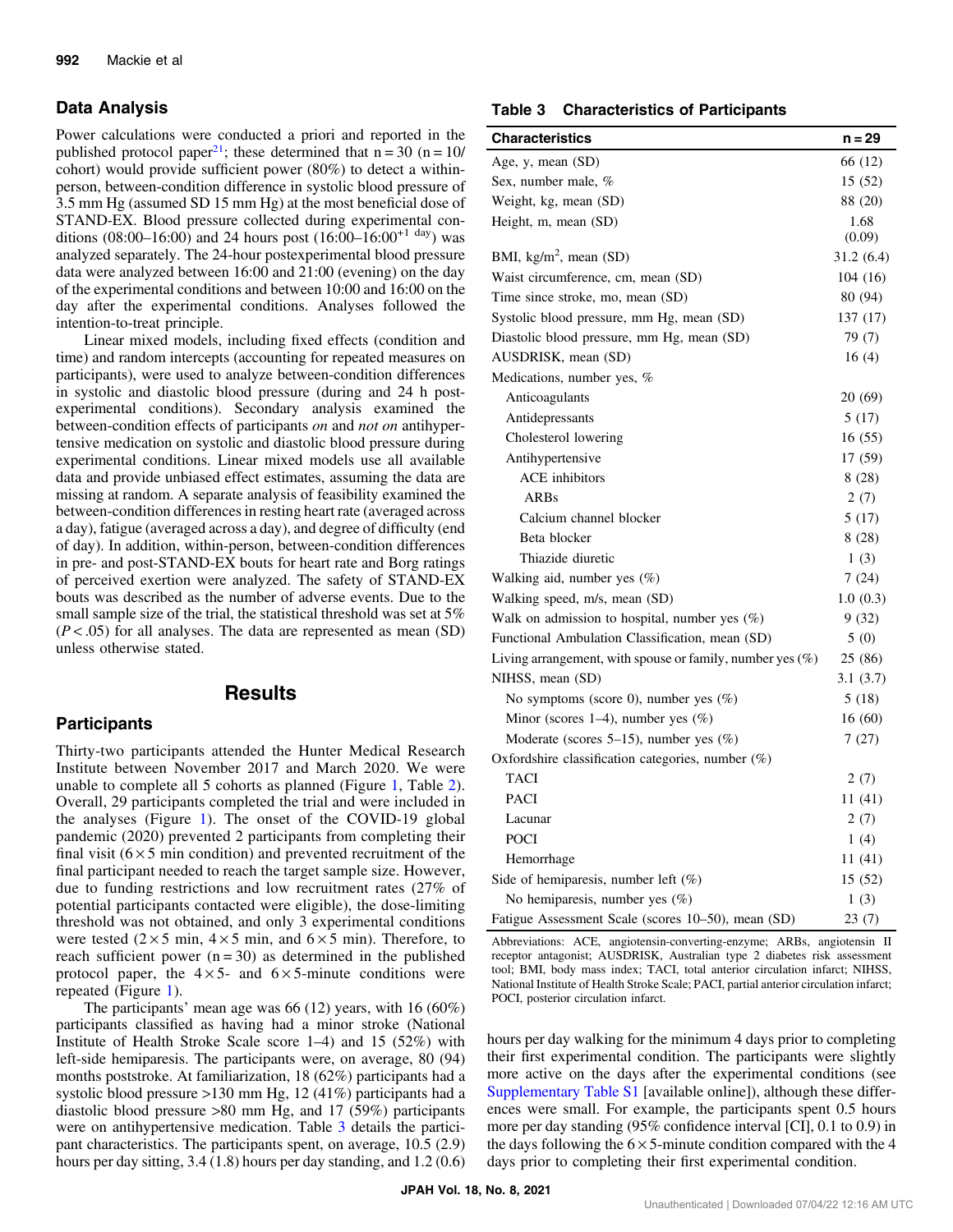## Effect of STAND-EX Bouts on Immediate and 24-Hour Blood Pressure

Table 4 details the between-condition differences in systolic and diastolic blood pressure during and over the 24 hours after the experimental conditions. Overall, 14 (<1%) blood pressure readings were missing during the experimental conditions  $(n = 29)$ , and 381 (34%) blood pressure readings were missing during the 24 hours post experimental conditions  $(n = 29)$ . During the 24 hours post experimental conditions, 147 (29%) blood pressure readings were missing during the evening (16:00–21:00), and 234 (39%) blood pressure readings were missing the day after (10:00–16:00). This includes 1 participant, who was unable to wear the ambulatory blood pressure monitor during the 24 hours post experimental conditions, due to physical impairments. Available blood pressure data from all participants were included, and analyses were adjusted for baseline differences across conditions. A sensitivity analysis was performed to test the effect of including data from 1 participant recruited despite not meeting the inclusion criteria (body mass index > 45 kg/m<sup>2</sup>). The results were similar, so the final analyses included all participant data.

Systolic blood pressure was significantly lower during both the 4 × 5-minute condition (−2.1 mm Hg; 95% CI, −3.6 to −0.6) and the  $6 \times 5$ -minute condition (−2.3 mm Hg; 95% CI, −4.2 to −0.5), compared with prolonged sitting (Figure [2](#page-6-0)). Diastolic blood pressure was significantly lower following the  $6 \times 5$ -minute condition (−1.4 mm Hg; 95% CI, −2.7 to −0.2) compared with prolonged sitting (Figure [2\)](#page-6-0). Twenty-four-hour postexperimental systolic blood pressure was significantly higher (6.9 mm Hg; 95% CI, 3.1 to 10.6) in the  $2 \times 5$ -minute condition compared with prolonged sitting. No significant between-condition differences for systolic blood pressure were found for the  $4 \times 5$ - and  $6 \times 5$ -minute conditions compared with prolonged sitting. There were no significant between-condition differences in 24-hour postexperimental diastolic blood pressure in any of the experimental conditions compared with prolonged sitting. To explore whether reductions in blood pressure were maintained for at least the rest of the day after the experimental condition was finished, we examined systolic and diastolic blood pressure data for the evening period (16:00–21:00) only, but there were no significant between-condition effects.

[Supplementary Table S2](https://doi.org/10.1123/jpah.2020-0763) (available online) details the post hoc analysis on the between-condition effects of participants on and not on antihypertensive medication on systolic and diastolic blood pressure. The participants *on* antihypertensive medication  $(n = 17)$ had a significantly lower systolic blood pressure (-3.7 mm Hg; 95% CI, −5.5 to −2.0) during the 4 × 5-minute condition compared with prolonged sitting. Diastolic blood pressure was also lower during both the  $4 \times 5$ -minute condition (−2.6 mm Hg; 95% CI, −3.7) to  $-1.4$ ) and the  $6 \times 5$ -minute condition ( $-2.6$  mm Hg; 95% CI,  $-4.1$ ) to −1.1) compared with prolonged sitting. In contrast, the participants not on antihypertensive medication had significantly higher

Table 4 Mean (SD) of Conditions for Systolic and Diastolic Blood Pressure (mm Hg), and Mean (95% CI) Difference Between Conditions

|                                                                 |                              |                                             | <b>Conditions</b>                           |                                             |                                                   | Difference between conditions                     |                                                   |
|-----------------------------------------------------------------|------------------------------|---------------------------------------------|---------------------------------------------|---------------------------------------------|---------------------------------------------------|---------------------------------------------------|---------------------------------------------------|
| <b>Outcome</b>                                                  | <b>Sitting</b><br>$(n = 29)$ | $2 \times 5$ min<br>condition<br>$(n = 10)$ | $4 \times 5$ min<br>condition<br>$(n = 29)$ | $6 \times 5$ min<br>condition<br>$(n = 19)$ | $2 \times 5$ min<br>condition<br>minus<br>sitting | $4 \times 5$ min<br>condition<br>minus<br>sitting | $6 \times 5$ min<br>condition<br>minus<br>sitting |
| Systolic blood pressure, mm Hg                                  |                              |                                             |                                             |                                             |                                                   |                                                   |                                                   |
| Experiment day                                                  | 125.5                        | 126.7                                       | 122.6                                       | 122.9                                       | 2.0                                               | $-2.1$                                            | $-2.3$                                            |
| $(08:00-16:00)$                                                 | (16.3)                       | (12.0)                                      | (13.7)                                      | (15.4)                                      | $(-0.2 \text{ to } 4.3)$                          | $(-3.6 \text{ to } -0.6)$                         | $(-4.2 \text{ to } -0.5)$                         |
| 24 h (16:00-21:00,                                              | 126.9                        | 129.9                                       | 126.3                                       | 128.0                                       | 6.9                                               | 1.9                                               | 2.6                                               |
| $10:00 - 16:00$                                                 | (16.1)                       | (12.8)                                      | (16.2)                                      | (20.5)                                      | $(3.1 \text{ to } 10.6)$                          | $(-0.8 \text{ to } 4.5)$                          | $(-0.8 \text{ to } 5.9)$                          |
| 24 h-Evening                                                    | 127.3                        | 130.6                                       | 128.1                                       | 129.1                                       | 4.6                                               | 2.4                                               | 4.1                                               |
| $(16:00 - 21:00)$                                               | (15.3)                       | (13.5)                                      | (15.0)                                      | (20.8)                                      | $(-0.3 \text{ to } 9.5)$                          | $(-1.1 \text{ to } 5.9)$                          | $(-0.2 \text{ to } 8.4)$                          |
| 24 h-Day after                                                  | 126.5                        | 129.1                                       | 124.4                                       | 126.9                                       | 9.7                                               | 2.4                                               | 1.2                                               |
| $(10:00-16:00)$                                                 | (16.8)                       | (12.1)                                      | (17.1)                                      | (20.3)                                      | $(4.7 \text{ to } 14.6)$                          | $(-1.1 \text{ to } 5.9)$                          | $(-3.4 \text{ to } 5.8)$                          |
| Diastolic blood pressure, mm Hg                                 |                              |                                             |                                             |                                             |                                                   |                                                   |                                                   |
| Experiment day                                                  | 77.7                         | 78.0                                        | 76.3                                        | 75.8                                        | 1.1                                               | $-0.8$                                            | $-1.4$                                            |
| $(08:00-16:00)$                                                 | (10.5)                       | (7.5)                                       | (9.2)                                       | (9.7)                                       | $(-0.4 \text{ to } 2.6)$                          | $(-1.8 \text{ to } 0.2)$                          | $(-2.7 \text{ to } -0.2)$                         |
| 24 h (16:00-21:00,                                              | 78.8                         | 77.8                                        | 77.5                                        | 79.1                                        | 2.3                                               | $-0.2$                                            | 1.0                                               |
| $10:00 - 16:00$                                                 | (11.4)                       | (11.1)                                      | (10.8)                                      | (11.1)                                      | $(-0.3 \text{ to } 4.8)$                          | $(-2.0 \text{ to } 1.5)$                          | $(-1.2 \text{ to } 3.3)$                          |
| 24 h-Evening                                                    | 80.3                         | 77.0                                        | 79.1                                        | 81.2                                        | $-0.5$                                            | $-0.4$                                            | 1.9                                               |
| $(16:00 - 21:00)$                                               | (10.7)                       | (11.1)                                      | (11.0)                                      | (11.8)                                      | $(-4.0 \text{ to } 2.9)$                          | $(-2.8 \text{ to } 2.0)$                          | $(-1.1 \text{ to } 4.9)$                          |
| 24 h-Day after                                                  | 77.3                         | 78.6                                        | 75.9                                        | 76.7                                        | 5.0                                               | 0.2                                               | 0.5                                               |
| $(10:00 - 16:00)$                                               | (11.8)                       | (11.2)                                      | (10.5)                                      | (9.7)                                       | $(1.5 \text{ to } 8.5)$                           | $(-2.2 \text{ to } 2.7)$                          | $(-2.6 \text{ to } 3.7)$                          |
| Degree of difficulty<br>(RPE $0-10$ ; $0 = not$ )<br>difficult) | 0.9<br>(1.8)                 | 0.7<br>(1.3)                                | 0.8<br>(1.5)                                | 0.2<br>(0.6)                                | $-0.4$<br>$(-1.1 \text{ to } 0.4)$                | $-0.2$<br>$(-0.7 \text{ to } 0.3)$                | $-0.4$<br>$(-1.0 \text{ to } 0.2)$                |
| Fatigue<br>(VAS $0-10$ ; $0=$ not<br>fatigued)                  | 2.1<br>(2.1)                 | 2.1<br>(2.4)                                | 1.7<br>(2.3)                                | 1.0<br>(1.5)                                | $-0.6$<br>$(-1.2 \text{ to } -0.1)$               | $-0.4$<br>$(-0.7 \text{ to } -0.1)$               | $-0.7$<br>$(-1.1 \text{ to } -0.3)$               |

Abbreviations: CI, confidence interval; RPE, ratings of perceived exertion; VAS, visual analogue scale.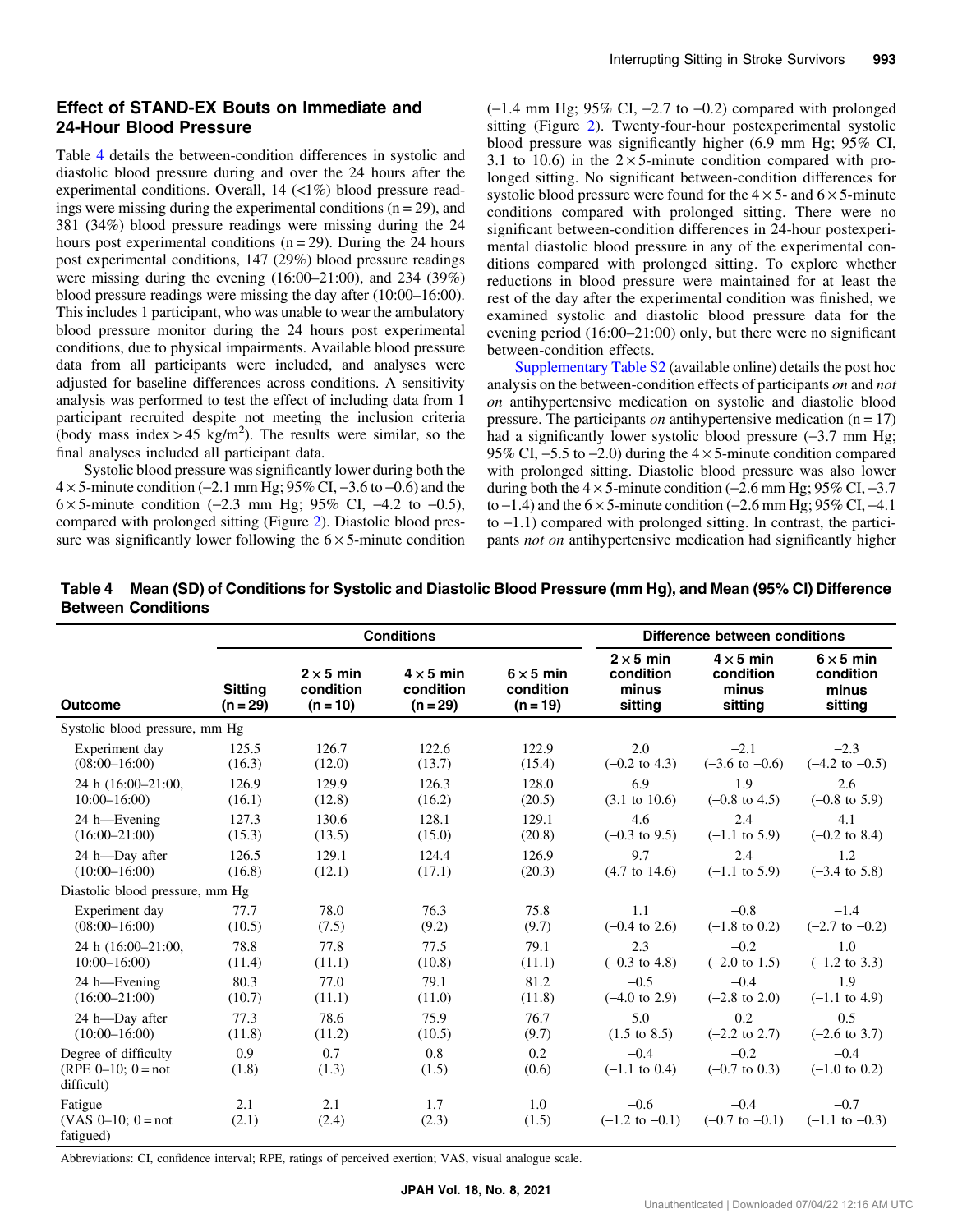<span id="page-6-0"></span>

**Figure 2** — Mean blood pressure responses for systolic and diastolic blood pressure across a day during each condition  $(A)$ .  $(B, C)$  Represent baselineadjusted mean (SD) systolic and diastolic blood pressure during each condition, respectively. Vertical dashed lines (A) indicate breakfast (08:30) and lunch (12:30) meals.  $*P < .001$  compared with prolonged sitting.  $*P < .05$  compared with prolonged sitting.

systolic blood pressure (3.9 mm Hg; 95% CI, 0.3 to 7.6) during the  $2 \times 5$ -minute condition compared with prolonged sitting. Diastolic blood pressure was also higher during both the  $2 \times 5$ -minute (2.5 mm Hg; 95% CI, 0.1 to 4.8) and  $4 \times 5$ -minute (1.9 mm Hg; 95% CI, 0.2 to 3.6) conditions compared with prolonged sitting.

#### Safety and Feasibility of STAND-EX Bouts

Table [5](#page-7-0) presents the pre- and post-STAND-EX heart rate and Borg ratings of perceived exertion for experimental conditions. During bouts of STAND-EX, the participants worked at a light intensity (average Borg score of  $2 =$  light intensity) with an average maximum heart rate of 53% ( $2 \times 5$  minutes, 56% heart rate maximum;  $4 \times 5$  minutes, 53% heart rate maximum;  $6 \times 5$  minutes, 52% heart rate maximum). The participants spent, on average, 300 (0.9) seconds on task during each experimental condition. There were no significant differences between conditions in self-reported degree of difficulty in completing the conditions ( $P \ge 0.147$ ). Selfreported fatigue at the end of the experimental condition was significantly lower for all experimental conditions  $(2 \times 5 \text{ min})$ : −0.6, 95% CI, −1.2 to −0.1; 4 × 5 min: −0.4, 95% CI, −0.7 to −0.1, and 6 × 5 min: −0.7, 95% CI, −1.1 to −0.3) compared with prolonged sitting. Two participants were unable to complete marching on the spot during STAND-EX, so instead, they alternated between 20 seconds of mini squats and 20 seconds of calf raises.

Nine minor adverse events and 2 major adverse events were noted. The major adverse events were dizziness and nausea, not related to the trial, and resulted in 1 participant dropout  $(n = 1)$ and 1 testing day rescheduled  $(n = 1)$ . The 9 minor adverse events included bruising (from the ambulatory blood pressure monitor cuff  $[n = 3]$ , the activPAL3 activity monitor  $[n = 1]$ , and at the cannulation site  $[n = 1]$ ), cramping  $(n = 1; \text{ not due to STAND-}$ EX), delayed onset muscle soreness after experimental condition  $1$  (n = 1), and nausea and stomachaches at the end of the control condition  $(n = 2)$ . The protocol was strictly adhered to except for 1 participant receiving an additional serving of orange juice at the end of the sitting condition and 1 participant completing the first scheduled 5-minute break 30 minutes late during the  $4 \times 5$ minute condition.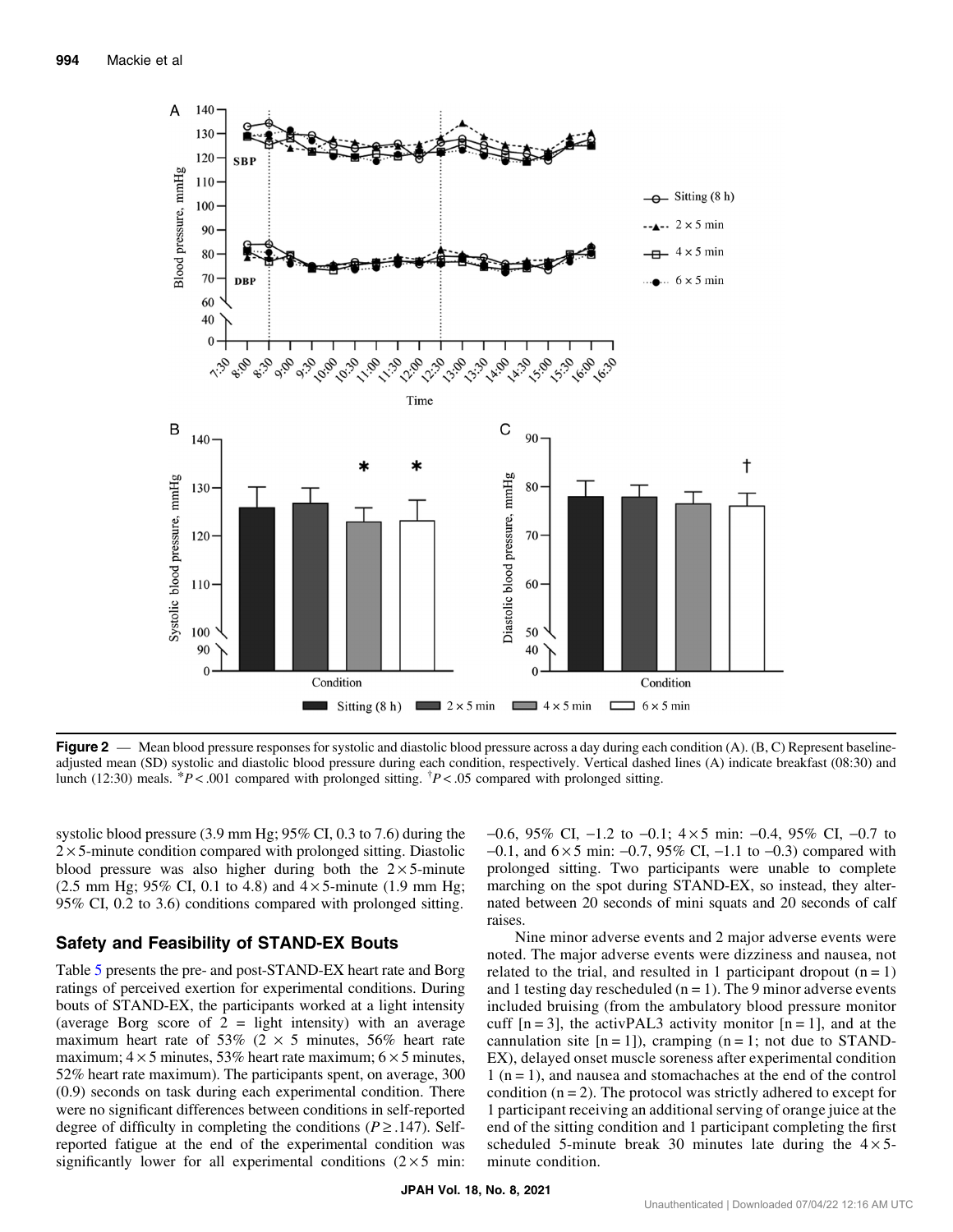|                                                                    |                                             | <b>Conditions</b>                         |                                             |                                             |                                             |                                             |
|--------------------------------------------------------------------|---------------------------------------------|-------------------------------------------|---------------------------------------------|---------------------------------------------|---------------------------------------------|---------------------------------------------|
|                                                                    |                                             | <b>Pre-STAND-EX</b>                       |                                             |                                             | <b>Post-STAND-EX</b>                        |                                             |
| <b>Outcome</b>                                                     | $2 \times 5$ min<br>condition<br>$(n = 10)$ | $4 \times 5$ min<br>condition<br>(n = 29) | $6 \times 5$ min<br>condition<br>$(n = 17)$ | $2 \times 5$ min<br>condition<br>$(n = 10)$ | $4 \times 5$ min<br>condition<br>$(n = 29)$ | $6 \times 5$ min<br>condition<br>$(n = 17)$ |
| Heart rate, beats/min                                              | 67<br>(9)                                   | 65<br>(9)                                 | 64<br>(10)                                  | 86<br>(15)                                  | 81<br>(13)                                  | 79<br>(12)                                  |
| <b>BORG RPE</b><br>(RPE $0-10$ ; $0 = \text{nothing}$ )<br>at all) | 0.2<br>(0.5)                                | 0.2<br>(0.7)                              | 0.1<br>(0.6)                                | 2.3<br>(1.4)                                | 1.8<br>(1.1)                                | 1.5<br>(1.1)                                |

<span id="page-7-0"></span>

|  |  | Table 5 Mean (SD) of Conditions for Pre- and Post-STAND-EX Heart Rate and Pre- and Post-BORG RPE |  |  |  |  |  |  |  |  |
|--|--|--------------------------------------------------------------------------------------------------|--|--|--|--|--|--|--|--|
|--|--|--------------------------------------------------------------------------------------------------|--|--|--|--|--|--|--|--|

Abbreviations: CI, confidence interval; RPE, ratings of perceived exertion; STAND-EX; light-intensity exercises while standing (calf raises, mini squats, and marching on the spot).

## **Discussion**

In this trial, interrupting 8 hours of sitting in stroke survivors with more frequent bouts of STAND-EX  $(4-6\times5$  min) was more effective at lowering systolic blood pressure than less frequent bouts  $(2 \times 5 \text{ min})$ . Reductions in diastolic blood pressure were only found at the most frequent dose of STAND-EX ( $6 \times 5$  min). Reductions in systolic and diastolic blood pressure were short term and did not appear to be sustained for 24-hour postexperimental conditions. However, missing data limit confidence in these results. Post hoc analyses suggest that stroke survivors on antihypertensive medication had greater reductions in systolic and diastolic blood pressure following more frequent bouts of STAND-EX. However, stroke survivors *not on* antihypertensive medication had a significant increase in blood pressure following STAND-EX bouts (2 and  $4 \times 5$  min). All bouts of STAND-EX were shown to be safe and feasible.

Pharmacological strategies, in conjunction with lifestyle interventions, are cornerstones in the management of blood pressure and recurrent stroke risk.<sup>4</sup> Small reductions of  $\geq 2$  mm Hg in systolic and ≥2 mm Hg in diastolic blood pressure are associated with a  $\geq$ 13% and  $\geq$ 12% lower risk of stroke, respectively, in various populations.[4](#page-8-0)[,29](#page-9-0)–[31](#page-9-0) Our data suggest that frequent, short bouts of light-intensity standing exercises may have an immediate effect in lowering blood pressure. Importantly, our findings found clinically significant reductions in blood pressure (systolic blood pressure, 2.1–3.7 mm Hg; diastolic blood pressure, 1.4–2.6 mm Hg) in stroke survivors with relatively well-controlled blood pressure (125/ 77 mm Hg averaged across the control condition). Interestingly, the beneficial effects only occurred in stroke survivors on antihypertensive medication. This suggests that frequently breaking up prolonged sitting with STAND-EX, in conjunction with antihypertensive medication, may be a useful strategy to reduce recurrent stroke risk. However, the BUST-Stroke trial by English et al<sup>[19](#page-9-0)</sup> found reductions in systolic blood pressure in stroke survivors on and not on antihypertensive medication. Consequently, further research is warranted to understand the mechanism of antihypertensive medication in conjunction with light-intensity standingbased exercises.

The hypotensive effects of STAND-EX bouts on systolic blood pressure are consistent with previous findings in similar clinical populations, such as stroke survivors, $19$  those who are overweight/obese, $17,20$  people who are prehypertensive, $32$  and those with type 2 diabetes.<sup>[16](#page-9-0)</sup> In stroke survivors, the magnitude of effect was smaller in our study compared with the previous BUST-Stroke trial<sup>19</sup> (−3.5 mm Hg compared with  $-2.1$  to  $-2.3$  mm Hg, respectively). The greater effect in the BUST-Stroke trial could be due to the more frequent bouts of STAND-EX (every 30 min), compared with the current trial (every 60 and 90 min). We observed that more frequent bouts of STAND-EX were more effective at reducing systolic blood pressure (1 bout every 90 min = −2.1 mm Hg, 1 bout every 60 min =  $-2.3$  mm Hg) compared with less frequent bouts. This suggests that there may be a dose–response effect with regard to the frequency of activity bouts on systolic blood pressure. In addition, the benefits found on blood pressure following an accumulated 30 minutes  $(6 \times 5 \text{ min})$  of light-intensity standing exercises is consistent with the minimum 30 minutes per day recommendations suggested by committees and organizations for blood pressure management.<sup>33</sup>

Conversely, our results for diastolic blood pressure were different compared with BUST-Stroke.<sup>[19](#page-9-0)</sup> We found a significant reduction in diastolic blood pressure at the highest dose of STAND-EX  $(6 \times 5 \text{ min})$ , whereas there were no between-condition differences in diastolic blood pressure in the BUST-Stroke trial. The discrepancies in trials could be due to the duration of STAND-EX bouts (3 min vs 5 min), with longer bouts showing more beneficial responses to diastolic blood pressure in stroke survivors. However, in those with type 2 diabetes<sup>16</sup> or with overweight or obesity,  $17$  reductions have been found following 2- to 3-minute bouts of walking or simple resistance exercises every 20 to 30 minutes. Consequently, further research is warranted to determine the effects of more frequent activity bouts (every 30 min) on systolic and diastolic blood pressure in stroke survivors.

In those who are overweight or obese $20$  or have prehyperten- $\sin^{32}$  interrupting prolonged sitting with regular activity has been shown to result in sustained reductions in blood pressure for up to 24 hours after experimental conditions. In overweight/obese individuals, accumulating 2.5 hours of cycling or standing reduced systolic blood pressure during experimental conditions (8 h/d, −3 to  $-5$  mm Hg) and for 3 hours ( $-6$  to  $-13$  mm Hg) following experimental conditions.<sup>20</sup> Bhammar et al<sup>[32](#page-9-0)</sup> reported similar findings following  $3 \times 10$  minute bouts of vigorous walking (HR<sub>max</sub> = 75%–79%) in prehypertensive individuals during experimental conditions and the following 24 hours. In stroke survivors, we found 24-hour postexperimental systolic blood pressure increased following the lowest dose of STAND-EX  $(2 \times 5 \text{ min})$ . The increase in 24-hour postexperimental systolic blood pressure in comparison with previous research could potentially be due to the lack of control placed on stimulants known to elevate blood pressure  $(c$ affeine $)^{34}$  during the free-living condition. In addition, around one-third of the data was missing in the current trial, which could have further influenced the 24-hour postexperimental blood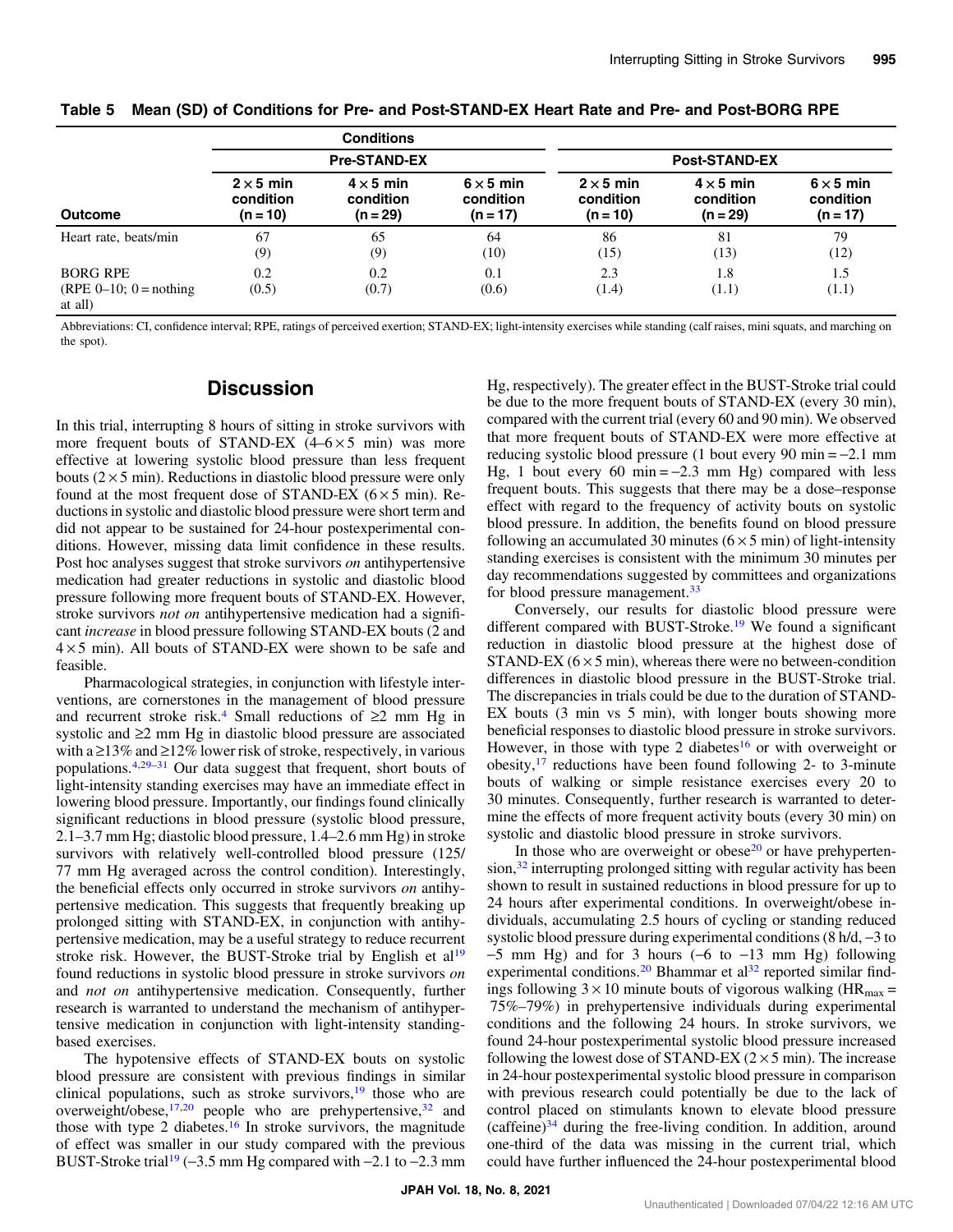<span id="page-8-0"></span>pressure results. While limits to missing data have been set previously[,32](#page-9-0) the current trial included all stroke survivors in analysis due to the small sample size  $(n = 29)$ . Therefore, with the lack of control under free-living conditions and the larger proportion of missing data, the results should be interpreted with caution.

A key strength of this trial was the blinded collection of blood pressure every 30 minutes using the ambulatory blood pressure monitor. In addition, the free-living assessment of continuous 24 hour blood pressure allowed for the assessment of postexperimental condition effects. The trial was not randomized and had a small sample size. Nonrandomization of groups reduces the internal validity of the findings. However, all experimental conditions were controlled to avoid confounding variables. This included controls placed on physical activity, diet, and external stimulus known to alter blood pressure. To reduce the potential of a stress-induced change in blood pressure, standardized meals and STAND-EX bouts were completed after blood pressure measures. However, the trial was only powered to detect between-condition differences in systolic blood pressure at the most frequent dose of STAND-EX and was not powered to detect clinically meaningful changes at other doses. In addition, no multiple adjustment testing was performed, increasing the risk of type I errors. The large amount of missing data during the 24-hour postexperimental conditions limits conclusions about continued intervention effects. Finally, the control condition was not conducted under free-living conditions. However, the control condition was largely reflective of realworld settings, as stroke survivors sit for more than 8 hours per day.<sup>11</sup>

Achieving an accumulated 30 minutes of standing-based lightintensity exercises in frequent, short bouts during 8 hours of prolonged sitting led to clinical, relevant reductions in systolic and diastolic blood pressure (∼2 mm Hg) in stroke survivors. However, the reductions in systolic and diastolic blood pressure may be limited to people *on* antihypertensive medication in stroke survivors with controlled blood pressure. This indicates that standing-based light-intensity exercises in conjunction with pharmacological treatment may be more beneficial at reducing blood pressure than light-intensity standing exercises alone. Larger trials are warranted to confirm our results and to determine the feasibility and magnitude of effect under free-living conditions and the effects of blood pressure control in subgroups of stroke survivors (normotensive, prehypertensive, and hypertensive).

### Acknowledgments

The authors would like to thank all stroke survivors who participated in the trial. The authors also acknowledge the help of the Hunter Stroke Research Volunteer Register in participant recruitment and Shaun Eslick and Rebecca McLoughlin, who helped with dietary assessments. This study is supported by a Hunter Medical Research Institute project grant (2016) and Heart Foundation Vanguard Grant (2017—no. 101727). Paul Mackie (PhD candidate) is supported by a University of Newcastle PhD scholarship, and Prof English is supported by a Heart Foundation Future Leader Fellowship (no. 101177). Professor David Dunstan is supported through a National Health and Medical Research Council Senior Research Fellowship (NHMRCAPP1078360) and the Victorian Government's Operational Infrastructure Support Program. Dr. Heidi Janssen is supported through an NSW Health EMC Clinical Research Fellowship (2017–2019) and the Hunter Medical Research Institute Women in Stroke Rehabilitation Research Fellowship (2019–2021). This trial was registered with the Australian New Zealand Clinical Trials Registry (ACTRN12617001517369).

## References

- 1. Feigin VL, Roth GA, Naghavi M, et al. Global burden of stroke and risk factors in 188 countries, during 1990–2013: a systematic analysis for the Global Burden of Disease Study 2013. Lancet Neurol. 2016;15(9):913–924. PubMed ID: [27291521](http://www.ncbi.nlm.nih.gov/pubmed/27291521?dopt=Abstract) doi[:10.1016/S1474-](https://doi.org/10.1016/S1474-4422(16)30073-4) [4422\(16\)30073-4](https://doi.org/10.1016/S1474-4422(16)30073-4)
- 2. O'Donnell MJ, Chin SL, Rangarajan S, et al. Global and regional effects of potentially modifiable risk factors associated with acute stroke in 32 countries (INTERSTROKE): a case-control study. Lancet. 2016;388(10046):761–775.
- 3. Mills KT, Bundy JD, Kelly TN, et al. Global disparities of hypertension prevalence and control: a systematic analysis of populationbased studies from 90 countries. Circulation. 2016;134(6):441–450. PubMed ID: [27502908](http://www.ncbi.nlm.nih.gov/pubmed/27502908?dopt=Abstract) doi[:10.1161/CIRCULATIONAHA.115.](https://doi.org/10.1161/CIRCULATIONAHA.115.018912) [018912](https://doi.org/10.1161/CIRCULATIONAHA.115.018912)
- 4. Pescatello LS, Franklin BA, Fagard R, Farquhar WB, Kelley GA, Ray CA. Exercise and hypertension. Med Sci Sports Exerc. 2004;36(3): 533–553. doi[:10.1249/01.MSS.0000115224.88514.3A](https://doi.org/10.1249/01.MSS.0000115224.88514.3A)
- 5. Field MJ, Gebruers N, Shanmuga Sundaram T, Nicholson S, Mead G. Physical activity after stroke: a systematic review and meta-analysis. ISRN Stroke. 2013;2013:1–13.
- 6. Fini NA, Holland AE, Keating J, Simek J, Bernhardt J. How physically active are people following stroke? Systematic review and quantitative synthesis. Phys Ther. 2017;97(7):707–717. doi:[10.](https://doi.org/10.1093/ptj/pzx038) [1093/ptj/pzx038](https://doi.org/10.1093/ptj/pzx038)
- 7. Butler EN, Evenson KR. Prevalence of physical activity and sedentary behavior among stroke survivors in the United States. Topics Stroke Rehabil. 2014;21(3):246–255. PubMed ID: [24985392](http://www.ncbi.nlm.nih.gov/pubmed/24985392?dopt=Abstract) doi:[10.](https://doi.org/10.1310/tsr2103-246) [1310/tsr2103-246](https://doi.org/10.1310/tsr2103-246)
- 8. Tieges Z, Mead G, Allerhand M, et al. Sedentary behavior in the first year after stroke: a longitudinal cohort study with objective measures. Archiv Phys Med Rehabil. 2015;96(1):15–23. PubMed ID: [25220942](http://www.ncbi.nlm.nih.gov/pubmed/25220942?dopt=Abstract) doi:[10.1016/j.apmr.2014.08.015](https://doi.org/10.1016/j.apmr.2014.08.015)
- 9. Paul L, Brewster S, Wyke S, et al. Physical activity profiles and sedentary behaviour in people following stroke: a cross-sectional study. Disabil Rehabil. 2016;38(4):362–367. PubMed ID: [25936730](http://www.ncbi.nlm.nih.gov/pubmed/25936730?dopt=Abstract) doi:[10.3109/09638288.2015.1041615](https://doi.org/10.3109/09638288.2015.1041615)
- 10. Hendrickx W, Riveros C, Askim T, et al. Identifying factors associated with sedentary time after stroke. Secondary analysis of pooled data from nine primary studies. Top Stroke Rehabil. 2019;26(5):327–334. PubMed ID: [31025908](http://www.ncbi.nlm.nih.gov/pubmed/31025908?dopt=Abstract) doi[:10.1080/](https://doi.org/10.1080/10749357.2019.1601419) [10749357.2019.1601419](https://doi.org/10.1080/10749357.2019.1601419)
- 11. English C, Healy GN, Coates A, Lewis L, Olds T, Bernhardt J. Sitting and activity time in people with stroke. Phys Ther. 2016;96(2):193– 201. doi[:10.2522/ptj.20140522](https://doi.org/10.2522/ptj.20140522)
- 12. Thorp AA, Healy GN, Owen N, et al. Deleterious associations of sitting time and television viewing time with cardiometabolic risk biomarkers: Australian Diabetes, Obesity and Lifestyle (AusDiab) study 2004–2005. Diabetes Care. 2010;33(2):327–334. doi[:10.2337/](https://doi.org/10.2337/dc09-0493) [dc09-0493](https://doi.org/10.2337/dc09-0493)
- 13. Lee PH, Wong FKY. The association between time spent in sedentary behaviors and blood pressure: a systematic review and meta-analysis. Sports Med. 2015;45(6):867–880. PubMed ID: [25749843](http://www.ncbi.nlm.nih.gov/pubmed/25749843?dopt=Abstract) doi:[10.](https://doi.org/10.1007/s40279-015-0322-y) [1007/s40279-015-0322-y](https://doi.org/10.1007/s40279-015-0322-y)
- 14. Mackie P, Weerasekara I, Crowfoot G, et al. What is the effect of interrupting prolonged sitting with frequent bouts of physical activity or standing on first or recurrent stroke risk factors? A scoping review. PLoS One. 2019;14(6):e0217981. PubMed ID: [31194799](http://www.ncbi.nlm.nih.gov/pubmed/31194799 ?dopt=Abstract) doi:[10.](https://doi.org/10.1371/journal.pone.0217981) [1371/journal.pone.0217981](https://doi.org/10.1371/journal.pone.0217981)
- 15. Chastin SF, Egerton T, Leask C, Stamatakis E. Meta-analysis of the relationship between breaks in sedentary behavior and cardiometabolic